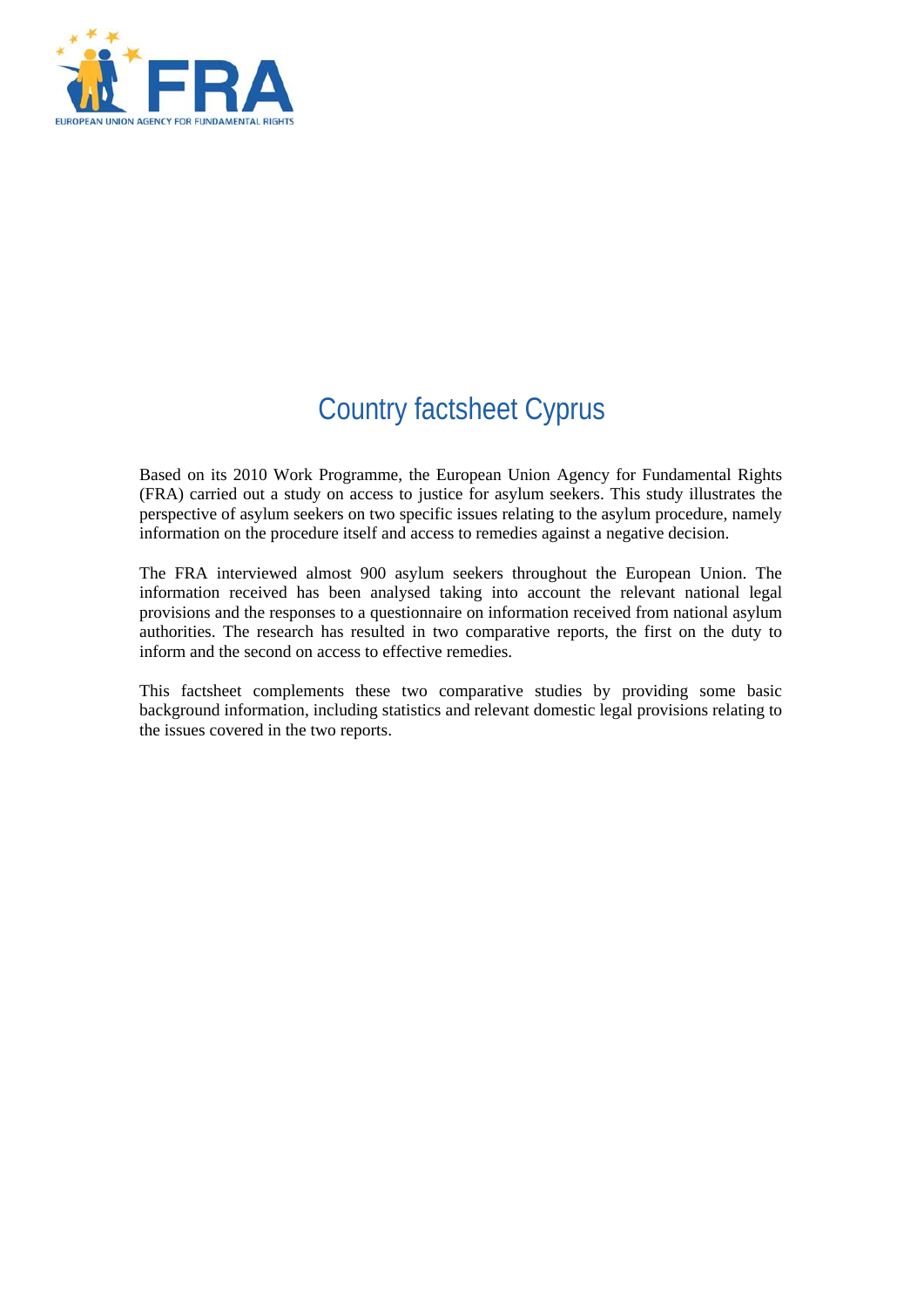## 1. Statistics

**Statistics on asylum applications (Total and top 10 nationalities)**

| <b>2009 Top 10 Nationalities</b> | 2008 Top 10 Nationalities |                            |       |
|----------------------------------|---------------------------|----------------------------|-------|
| Total                            | 2,665                     | Total                      | 3,465 |
| India                            | 300                       | Syrian Arab Republic       | 945   |
| Sri Lanka                        | 235                       | Sri Lanka                  | 400   |
| Palestine                        | 230                       | India                      | 230   |
| Pakistan                         | 210                       | Pakistan                   | 220   |
| Syrian Arab Republic             | 190                       | Egypt                      | 195   |
| Bangladesh                       | 165                       | Palestine                  | 185   |
| Egypt                            | 160                       | Bangladesh                 | 175   |
| Iran (Islamic Republic of)       | 120                       | Iran (Islamic Republic of) | 170   |
| Iraq                             | 105                       | Georgia                    | 110   |
| Nigeria                          | 95                        | Nigeria                    | 105   |

**Statistics on first instance asylum decisions (Total positive decisions - top five nationalities)**

| 2009                       |                                              |                                           |                           |                 |                                        |                                       |                                                   |
|----------------------------|----------------------------------------------|-------------------------------------------|---------------------------|-----------------|----------------------------------------|---------------------------------------|---------------------------------------------------|
|                            | Geneva<br><b>Convention</b><br><b>Status</b> | <b>Subsidiary</b><br>protection<br>status | Humanitarian <sup>1</sup> | <b>Rejected</b> | <b>Total</b><br>number of<br>decisions | <b>Total</b><br>positive<br>decisions | Recognition<br>rate <sup>2</sup><br>$\frac{1}{2}$ |
| Total                      | 50                                           | 1.040                                     | 40                        | 2.725           | 3,855                                  | 1,130                                 | 29.3                                              |
| Palestine                  | 10                                           | 885                                       |                           | 10              | 900                                    | 890                                   | 98.9                                              |
| Iraq                       | 0                                            | 150                                       |                           | 15              | 165                                    | 150                                   | 90.9                                              |
| Turkey                     | 20                                           |                                           |                           | 60              | 80                                     | 20                                    | 25.0                                              |
| Iran (Islamic Republic of) | 15                                           |                                           |                           | 180             | 190                                    | 15                                    | 7.9                                               |
| Georgia                    | 0                                            |                                           | 10                        | 110             | 115                                    | 10                                    | 8.7                                               |

**Statistics on final decisions (Total positive decisions - top five nationalities)** 

| 2009                       |                                                     |                                           |                           |                 |                                        |                                       |                                                   |
|----------------------------|-----------------------------------------------------|-------------------------------------------|---------------------------|-----------------|----------------------------------------|---------------------------------------|---------------------------------------------------|
|                            | <b>Geneva</b><br><b>Convention</b><br><b>Status</b> | <b>Subsidiary</b><br>protection<br>status | Humanitarian <sup>1</sup> | <b>Rejected</b> | <b>Total</b><br>number of<br>decisions | <b>Total</b><br>positive<br>decisions | Recognition<br>rate <sup>2</sup><br>$\frac{0}{0}$ |
| Total                      | 25                                                  | 10                                        | 45                        | 2,580           | 2,660                                  | 80                                    | 3.0                                               |
| Synan Arab Republic        | 10                                                  |                                           | 15                        | 480             | 500                                    | 25                                    | 5.0                                               |
| Iran (Islamic Republic of) | 10                                                  |                                           |                           | 80              | 90                                     | 15                                    | 16.7                                              |
| Turkey                     | 0                                                   |                                           | 15                        | 35              | 45                                     | 15                                    | 33.3                                              |
| Sri Lanka                  | 0                                                   |                                           |                           | 545             | 550                                    |                                       | 0.9                                               |
| Pakistan                   |                                                     |                                           |                           | 195             | 200                                    |                                       | 2.5                                               |

*Notes: These tables are based on categories used by Eurostat. The way Eurostat presents its data may not necessarily correspond to categories used at national level. This can particularly be the case with statistics provided under 'humanitarian status'. For more detailed understanding of the data, the reader is invited to consult national statistics at:*

*[http://www.moi.gov.cy/moi/asylum/Asylum.nsf/DMLstatistics\\_en/DMLstatistics\\_en?OpenDocument.](http://www.moi.gov.cy/moi/asylum/Asylum.nsf/DMLstatistics_en/DMLstatistics_en?OpenDocument)* 

*Data has been rounded to the nearest 5. Due to the rounding, the sum of individuals may not necessarily match the given total. 0 means less than 3; n.a. = not available.* 

<sup>1</sup> Covering persons granted authorisation to stay for **humanitarian reasons** under national law by *administrative or judicial bodies. It includes persons who are not eligible for international protection as currently defined in the first stage legal instruments but are nonetheless protected against removal under the obligations that are imposed on all Member States by international refugee or human rights instruments or on the basis of principles flowing from such instruments.* 

*2 The recognition rate corresponds to the proportion of positive first instance or final on appeal decisions out of the total number of decisions in 2009. Positive decisions include the provision of refugee status, subsidiary protection and humanitarian protection (where data is available).* 

Source: **[Eurostat](http://epp.eurostat.ec.europa.eu/)**, Data extracted on 01 September 2010.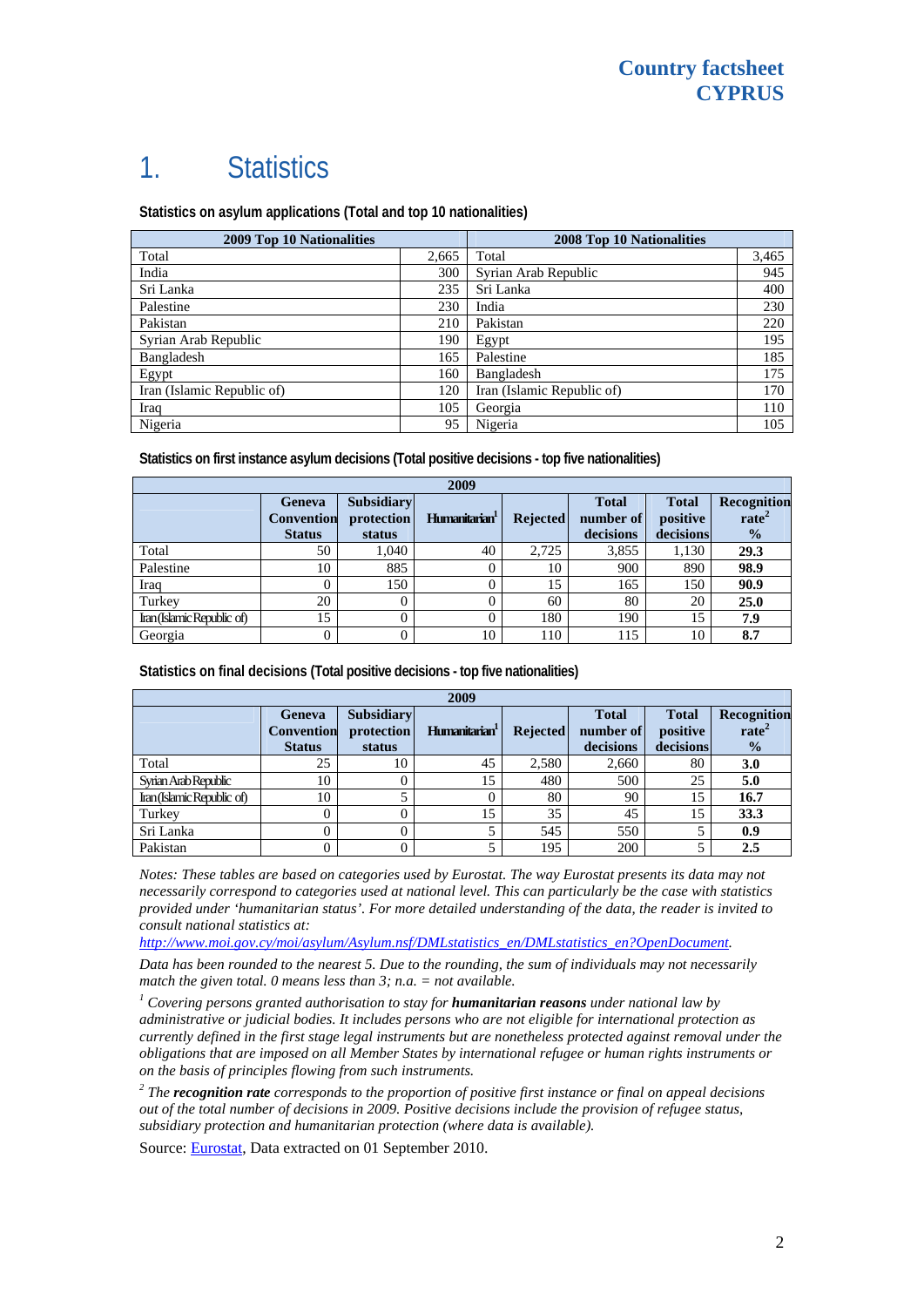#### **Country factsheet CYPRUS**

## 2. Background Information

Asylum act<sup>[1](#page-2-0)</sup>

l

[Refugee Law \(2000-2009\)](http://www.unhcr.org/refworld/category,LEGAL,,,CYP,4a71aac22,0.html)<sup>[2](#page-2-1)</sup>

### Asylum authorities

**First instance authority**  [Ministry of Interior, Asylum Service](http://www.moi.gov.cy/moi/asylum/Asylum.nsf/DMLindex_gr/DMLindex_gr?OpenDocument)

**Second instance authority** 

Refugee Reviewing Authority

## 3. Duty to inform asylum seekers

Article 11 of the Refugee Law guarantees to asylum seekers the right to be informed, at the time of submission of the asylum application, and in a language understood by him/her, of his/her rights and obligations as provided for in this Law, of the asylum examination procedure which s/he should follow, as well as of his/her rights and obligations related to the asylum procedure. For this purpose, the asylum seeker is informed of his/her right to assistance of an interpreter, free of charge, as well as a legal adviser, to communicate with the UNHCR and other NGOs dealing with refugees at all stages of the asylum procedure, and of the consequences of non-compliance with his/her obligations and non-cooperation with the authorities.

In August 2010, the Asylum Authority at the Ministry of Interior provided the following information to the FRA as regards written information materials.

| <b>Written information</b>                                     | Information leaflet translated into 11 languages. Separate Dublin leaflets                                                                                                                                                                             |  |  |  |
|----------------------------------------------------------------|--------------------------------------------------------------------------------------------------------------------------------------------------------------------------------------------------------------------------------------------------------|--|--|--|
| materials                                                      | under preparation.                                                                                                                                                                                                                                     |  |  |  |
| <b>Provided when?</b>                                          | Upon submission of the asylum application (before the interview takes<br>place)                                                                                                                                                                        |  |  |  |
| Provided by whom?                                              | By the relevant officer of the Immigration Services of the Police upon<br>submission of the asylum application. A second information leaflet<br>containing details regarding the more general procedure is also provided<br>with the interview letter. |  |  |  |
| Has an evaluation of<br>information tools been<br>carried out? | N <sub>0</sub>                                                                                                                                                                                                                                         |  |  |  |

<span id="page-2-1"></span><span id="page-2-0"></span><sup>1</sup> <sup>1</sup> The legal information in this factsheets has been updated to reflect the situation on 1 September 2010.<br><sup>2</sup> The document published at the UNHCR's web site contains a version of the Cypriot Befugee I aw

The document published at the UNHCR's web site contains a version of the Cypriot Refugee Law of 2000 with the amendment from 2007. However, the factsheet reflects also the latest amendment adopted in 2009, whose text may be found at the webpage [www.leginetcy.com.](http://www.leginetcy.com/)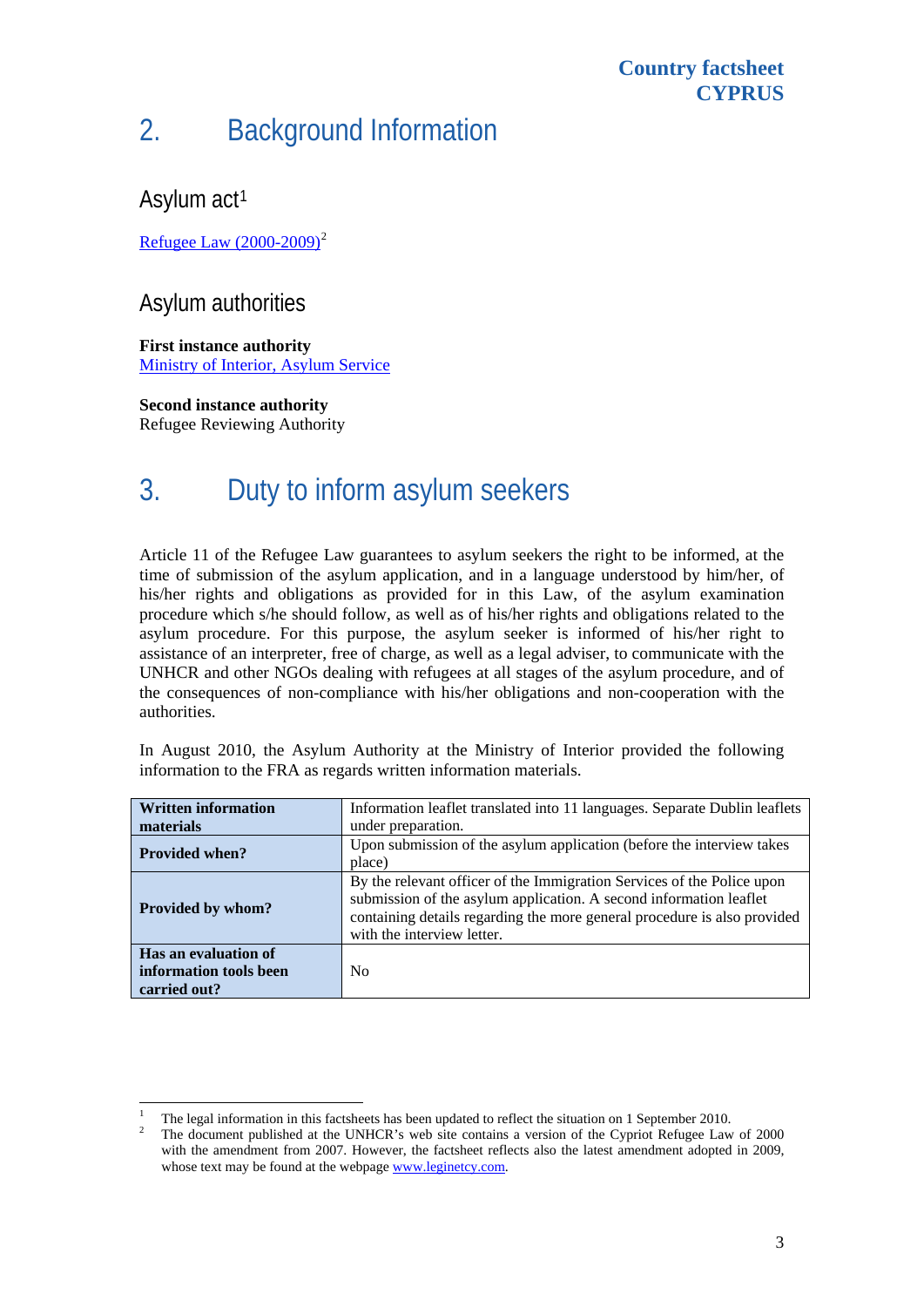## 4. Effective Remedy

### Type of procedures

Besides a regular procedure for the examination of the asylum application (Article 13), the Refugee Law envisages an accelerated procedure (Article 12D), as well as procedure implementing the Dublin II Regulation (Article 11B). The accelerated procedure is used as a matter of priority for the asylum applications, which in the view of the competent officer fall in the scope of Articles 12, 12A and 12B (e.g. safe  $3<sup>rd</sup>$  country or safe country of origin grounds), or for other applications listed in Article 12D(4) (e.g. applications likely to be wellfounded, applicants with special needs, subsequent applications, or manifestly unfounded applications). The accelerated procedure should be concluded no later than 30 days from the date of submission of an application. In case the determining authority does not take a decision on the application in the regular procedure within 6 months, it shall notify the applicant in this respect (Article 13(6)).

#### Duty to state reasons for rejection and procedure to appeal

A negative decision on the asylum application shall contain legal and factual reasons for its rejection, as well as the information on the right to lodge an appeal against such decision with the Reviewing Authority pursuant to Article 28E of the Refugee Law, or with the Supreme Court pursuant to Article 146 of the Constitution, on the nature, and the form of such an appeal and the time limits for lodging it (Article 18(7B)).

#### Time limits for appeal

Any negative decision of the Head of the Asylum Service shall be subject to an appeal before the Refugee Reviewing Authority (Article 28E(1)). The Reviewing Authority, consisting of the President and two members appointed by the Council of Ministers, shall constitute an independent authority composed of at least two jurists (Article 28, 28A(2)). The appeal shall be submitted within 10 working days from the date the applicant is notified of the decision, in cases where the asylum application was examined under the accelerated procedure. The time limit of 20 working days applies for the submission of an appeal against decisions issued in all other cases (Article 28F).

| <b>Type of procedure</b> | <b>Time limits</b> | <b>Right to remain</b>                                                                                      |
|--------------------------|--------------------|-------------------------------------------------------------------------------------------------------------|
| Regular procedure        | 20 days            | Automatic suspensive effect.                                                                                |
| Accelerated procedure    | 10 days            | Automatic suspensive effect.                                                                                |
| Dublin procedure         | 20 days            | No automatic suspensive effect, but it can be granted in<br>the individual case by the Reviewing Authority. |